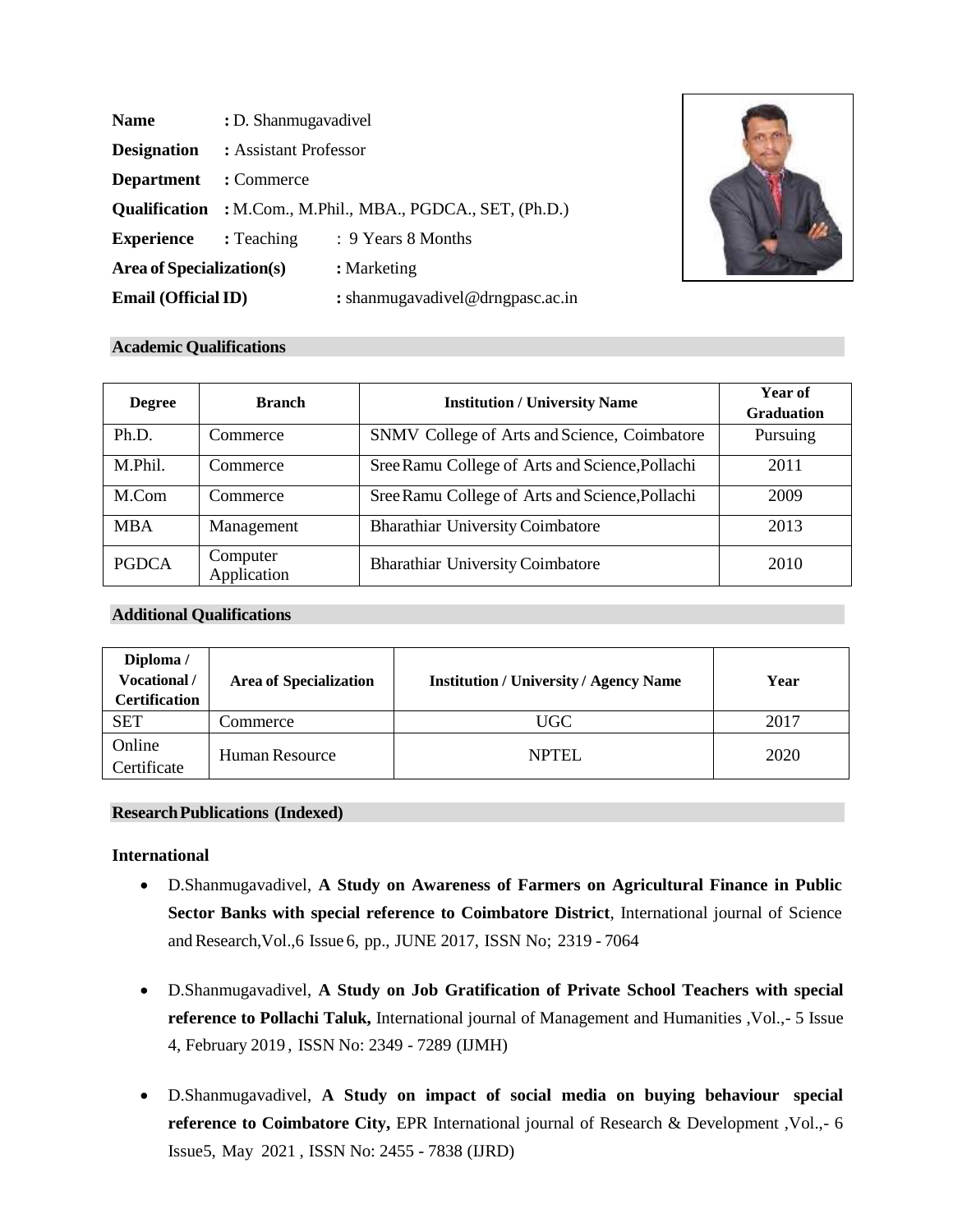- D.Shanmugavadivel, **A Study on marketing strategies towards chines brand mobile phones with special reference to Coimbatore City,** EPR International journal of Research & Development ,Vol.,- 6 Issue5, May 2021 , ISSN No: 2455 - 7838 (IJRD)
- D.Shanmugavadivel, **A Study on customer preference and satisfaction towards REDMI mobile phone with special reference to Coimbatore City,** EPR International journal of Research & Development ,Vol.,- 6 Issue5, May 2021 , ISSN No: 2455 - 7838 (IJRD)
- D.Shanmugavadivel, **A Study on customer satisfaction in post office saving schemes with special reference to Coimbatore City,** EPR International journal of Research & Development ,Vol.,- 6 Issue5, May 2021 , ISSN No: 2455 - 7838 (IJRD)
- D.Shanmugavadivel, **A Study on customer preference and satisfaction towards online shopping in AMAZON with special reference to Coimbatore City,** International journal of multidisciplinary educational research ,Vol.,- 10 Issue 5, May 2021 , ISSN No: 2277 - 7881 (IJMER)
- D.Shanmugavadivel, **A Study on customer brand preference towards FASTRACKK wrist watch in Coimbatore City,** International journal for science and advanced research in technology ,Vol.,- 7 Issue6, June 2021 , ISSN No: 2395 - 1052 (IJSART)
- D.Shanmugavadivel, **A Study on public awareness towards goods and service tax with special reference to Coimbatore City,** International journal of all Research Education & Scientific methods ,Vol.,- 9 Issue6, June 2021 , ISSN No: 2455 - 6211 (IJARESM)
- D.Shanmugavadivel, **A Study on customer perception of online food ordering special reference with Coimbatore City,** International journal for science and advanced research in technology ,Vol.,- 7 Issue6, June 2021 , ISSN No: 2395 - 1052 (IJSART)

# **Presentations inConference**

• **Financial Services, Issues & Challenges** PKR Arts College for women Gobichettipalayam, 13- Aug-2013.

# **Participation in Conference**

#### **National**

- Insurance And Technology Emerging Challenges, Sri Ramakrishna College of Arts and Science, Coimbatore, 27-Sep-2019.
- Indian Insurance Industry: Sustainability in the Era of Globalization, GRD School of Commerce  $\&$ International Business, 13-Mar-2014.